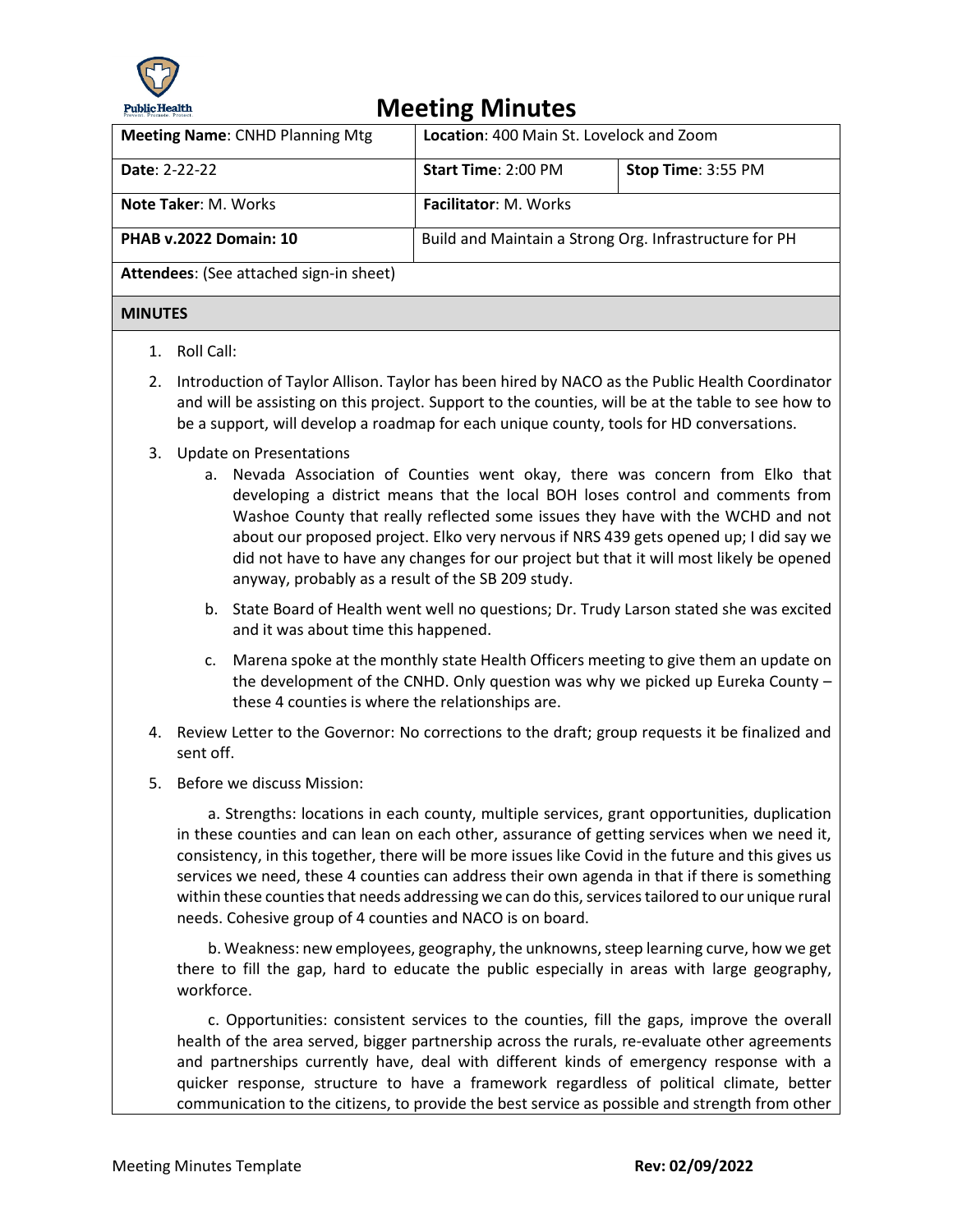

## **Meeting Minutes**

counties, structure that allows response and uses the state as a resource and they do not have to be an answer to everything, seeing this will help neighboring counties to develop these relationships.

 d. Threats: finances, workforce, get the structure together now if it languishes the political climate may change and it could lose support, communications as it relates to the change in politics because if we are not communicating what this means as new commissioners come in they may rightly question why are we funding this so keep communicating and keep spreading the message. Happenings at other HD in the state.

- 6. Start to Build a Strategic Plan
	- a. Mission: To enhance and protect a healthy community by meeting our unique rural needs.
	- b. Vision: Healthy people, resilient environment, thriving community.
	- c. Values: Adaptable to meet rural needs through Integrity, commitment, advocacy, respect and excellence.
- 7. Group discussion on services:

 a. is there a need for HIV? Probably a need for tobacco control; heart disease stood out as an issue.

b. What does the community feel their needs are?

- 8. Outreach to Communities: Hold a public forum in each community to let them know what is happening. Start with community leaders (see PowerPoint slide with the bubble chart to identify agencies and community leaders). More sought after from the younger population, younger parents, elderly, is there interest for those in the middle? All communities are experiencing growth and they are used to services that were available in their previous community. Make sure we go to a separate area and invite youth, so they have a forum to speak up. Include school nurses and staff. Need days, times, locations. Next step: identify the group (master list) and have hearing sessions in each community with community leaders than a second one for the community as a whole. Each member of this group will come up with a list. Marena is willing to help and come to each forum and each county will set up time and place and send out invitations.
- 9. Update on Fallon Public Health Lab: all equipment arriving be this week and next week. There will be a safety walk through with Keith on April 4<sup>th</sup>. Dr. Pandori will be out on April 11<sup>th</sup> and have a sign off and sign all protocols and then can be open by May. Apollo will be the laboratory software and once the license number comes in can start to sign up for the billing process, beginning with Medicaid. Name will be the CNHD lab once this is all official. Hoping other rural hospitals will utilize this lab. Will soon be a posting for a lab assistant position. What will the suite of available tests be? Do not know yet but we are working on viral testing, food borne illness, STD, anything else that makes sense.
- 10. Budget Update: Work in progress, see slide for the assessment numbers. Working on EH fees collected. Used Carson City wage scale for EH Specialist as it fell between Washoe County and the State wages. Shannon states fringe is running at 55%. Take a hard look at fees and set the schedule for a while. We will see larger costs for each county so go back to the Mission, Vision and Value statement because that is why we are here trying to do what we are doing. You are